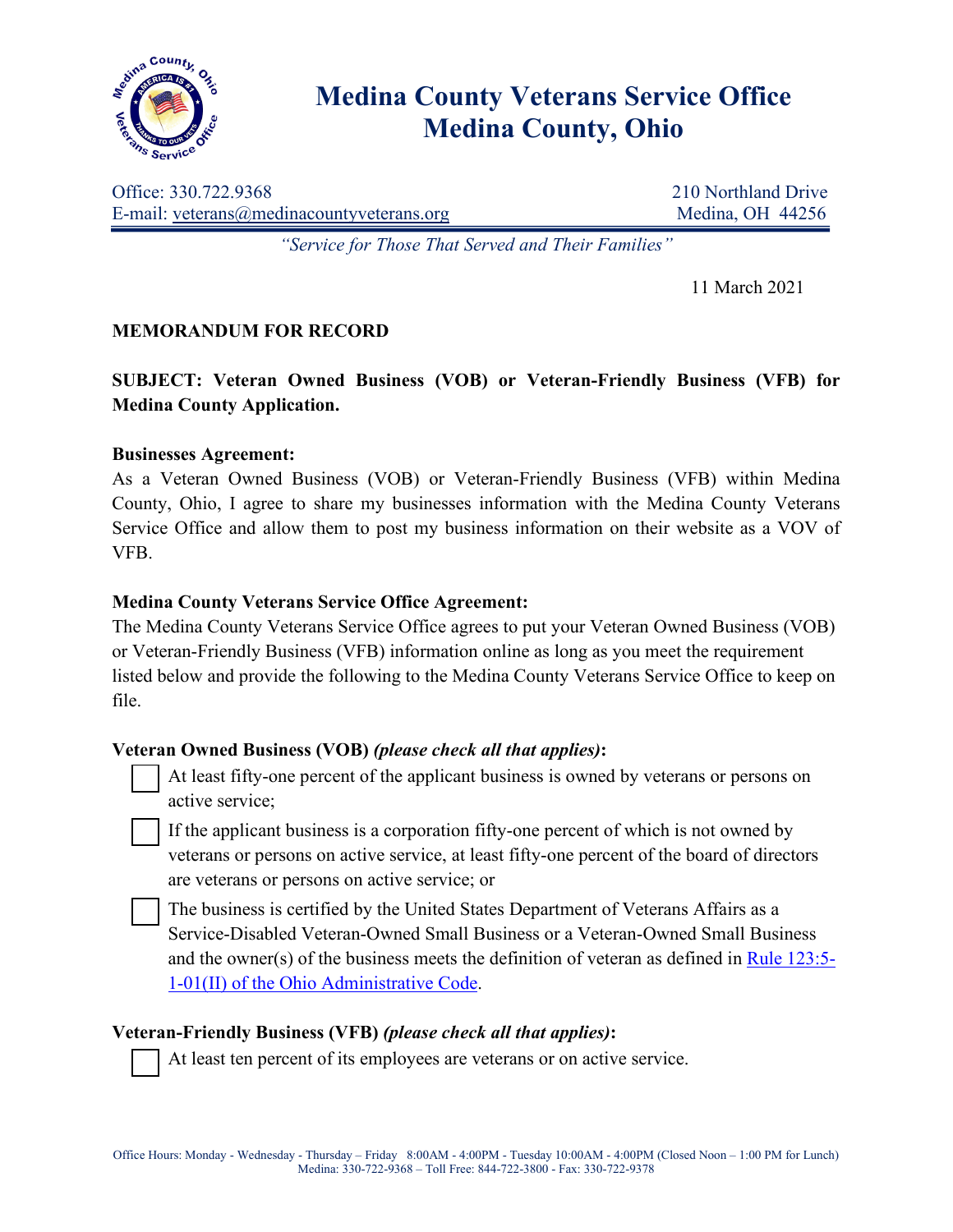#### **MEMORANDUM FOR RECORD**

## **SUBJECT: Veteran Owned Business (VOB) or Veteran-Friendly Business (VFB) for Medina County Application.**

In addition to completing the application VOB/VFB, records verifying veteran status, which are forms or official documentation that prove a service member is currently active or a veteran who has been honorably discharged or discharged under honorable conditions from a branch of the Armed Forces, must also be submitted.

#### **Acceptable records include the following** *(please check documents submitted)***:**

- United States Department of Defense form 214 (DD-214);
- United States Department of Defense form 215 (DD-215);
- United States Uniformed identification card (DD Form 2);
- United States Department of Veterans Affairs identification card;
- United States Department of Defense military identification;
- Ohio driver's license with armed forces logo;
- National Guard Bureau Form 22 (NGB-22); or
- Any other official documentation verifying status.

#### **Information We Will Make Public**

#### **Public Information:**

| Name of Business:                                                                 |
|-----------------------------------------------------------------------------------|
|                                                                                   |
|                                                                                   |
|                                                                                   |
|                                                                                   |
|                                                                                   |
|                                                                                   |
|                                                                                   |
| Additional Comments about your service you may want posted: ____________________  |
| ,我们也不能在这里的时候,我们也不能在这里的时候,我们也不能不能不能不能不能不能不能不能不能不能不能不能不能不能不能。""我们,我们也不能不能不能不能不能不能不能 |

 $\mathcal{L}_\mathcal{L} = \mathcal{L}_\mathcal{L} = \mathcal{L}_\mathcal{L} = \mathcal{L}_\mathcal{L} = \mathcal{L}_\mathcal{L} = \mathcal{L}_\mathcal{L} = \mathcal{L}_\mathcal{L} = \mathcal{L}_\mathcal{L} = \mathcal{L}_\mathcal{L} = \mathcal{L}_\mathcal{L} = \mathcal{L}_\mathcal{L} = \mathcal{L}_\mathcal{L} = \mathcal{L}_\mathcal{L} = \mathcal{L}_\mathcal{L} = \mathcal{L}_\mathcal{L} = \mathcal{L}_\mathcal{L} = \mathcal{L}_\mathcal{L}$